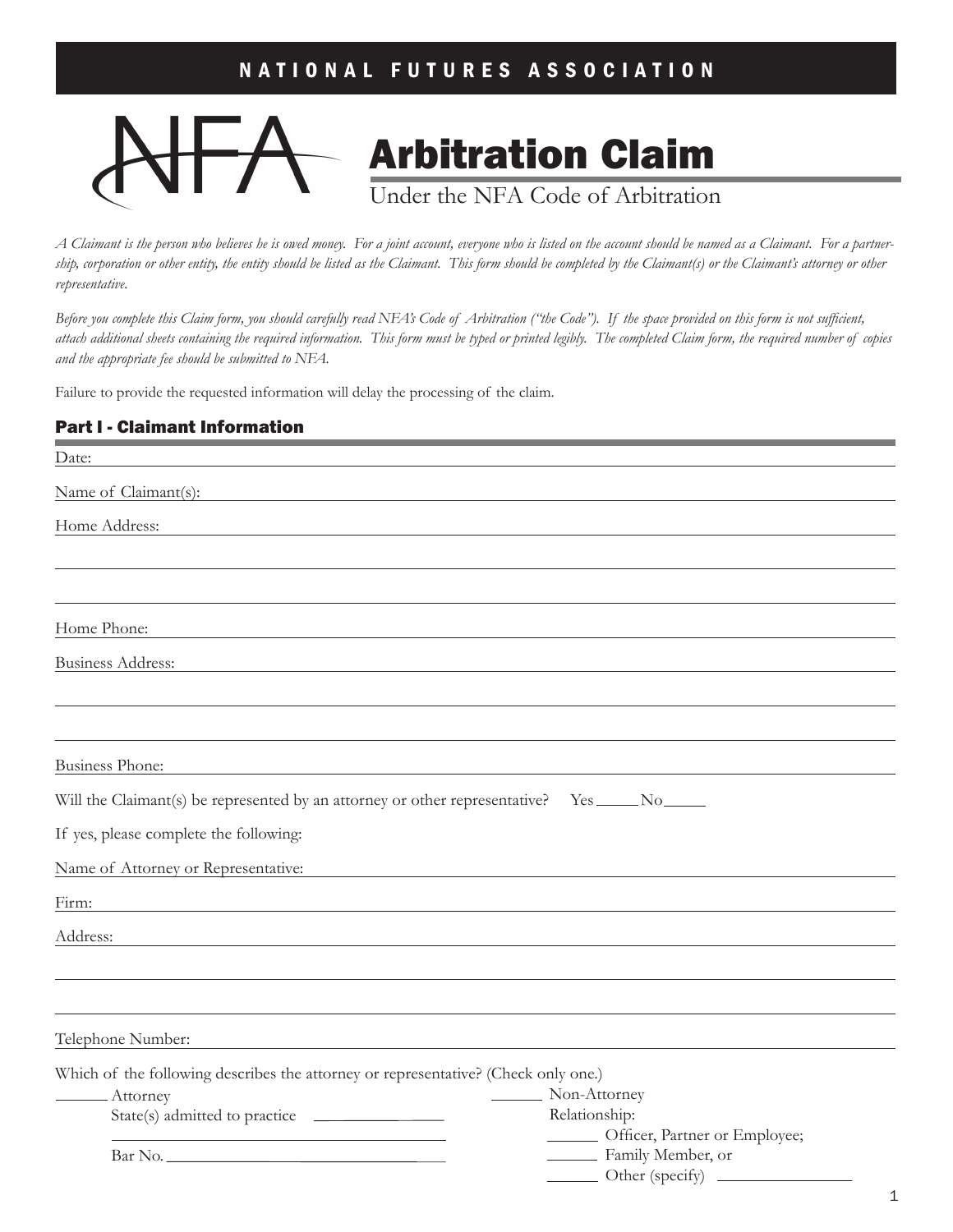### Part ll - Claim Information

1. Please list and number each firm and/or individual ("the Respondent[s]") you believe are responsible for the loss and want to recover money from. You should also provide an address and telephone number for each Respondent listed, if available. Do not list more than one firm or individual on each line. Attach additional sheets if necessary. ANYONE YOU DO NOT NAME HERE IS NOT A RESPONDENT, WHICH MEANS YOU CANNOT RECOVER MONEY FROM THAT PERSON.

| Name of Respondent(s) |                                                                                                                                                                                                                                                                           | Address(es) | Telephone Number(s)                                                                                 |  |
|-----------------------|---------------------------------------------------------------------------------------------------------------------------------------------------------------------------------------------------------------------------------------------------------------------------|-------------|-----------------------------------------------------------------------------------------------------|--|
|                       |                                                                                                                                                                                                                                                                           |             |                                                                                                     |  |
|                       |                                                                                                                                                                                                                                                                           |             |                                                                                                     |  |
|                       |                                                                                                                                                                                                                                                                           |             |                                                                                                     |  |
|                       |                                                                                                                                                                                                                                                                           |             |                                                                                                     |  |
|                       |                                                                                                                                                                                                                                                                           |             |                                                                                                     |  |
|                       |                                                                                                                                                                                                                                                                           |             |                                                                                                     |  |
|                       |                                                                                                                                                                                                                                                                           |             |                                                                                                     |  |
| 2.                    | Give the dates of the acts or transactions that are the subject of the dispute.                                                                                                                                                                                           |             |                                                                                                     |  |
| 3.                    | Give the date the Claimant(s) first knew that a dispute existed. Please indicate the specific month, day<br>and year. (It is not enough to provide a time period or refer to the attachments. Failure to properly answer                                                  |             |                                                                                                     |  |
|                       | 4a. What is the claim amount? You must included all amounts you want to recover, including punitive and treble<br><b>make this request.</b> You should not include interest, costs, and attorney's fees in the claim amount. You should<br>request them under Question 6. |             | damages. If requesting treble damages, you must provide a copy of the statute you are relying on to |  |
|                       |                                                                                                                                                                                                                                                                           |             |                                                                                                     |  |
|                       | 4b. Explain how you calculated the amount you have claimed in Question 4a above.                                                                                                                                                                                          |             |                                                                                                     |  |

5a. Review the table below to determine the amount of filing fees owed and enter that amount on the line at the right.

| If the claim amount is:       | The filing fee is: |
|-------------------------------|--------------------|
| \$<br>25,000.00<br>$0.00 - S$ | 125.00<br>\$       |
| $25,000.01 - $ 50,000.00$     | 250.00<br>\$       |
| $50,000.01 - $ 150,000.00$    | S<br>1,500.00      |
| $$150,000.01 - $500,000.00$   | 2,000.00<br>\$     |
| $$500,000.01 - $1,000,000.00$ | \$<br>3,000.00     |
| More than \$1,000,000.00      | \$<br>4,500.00     |

Filing Fees: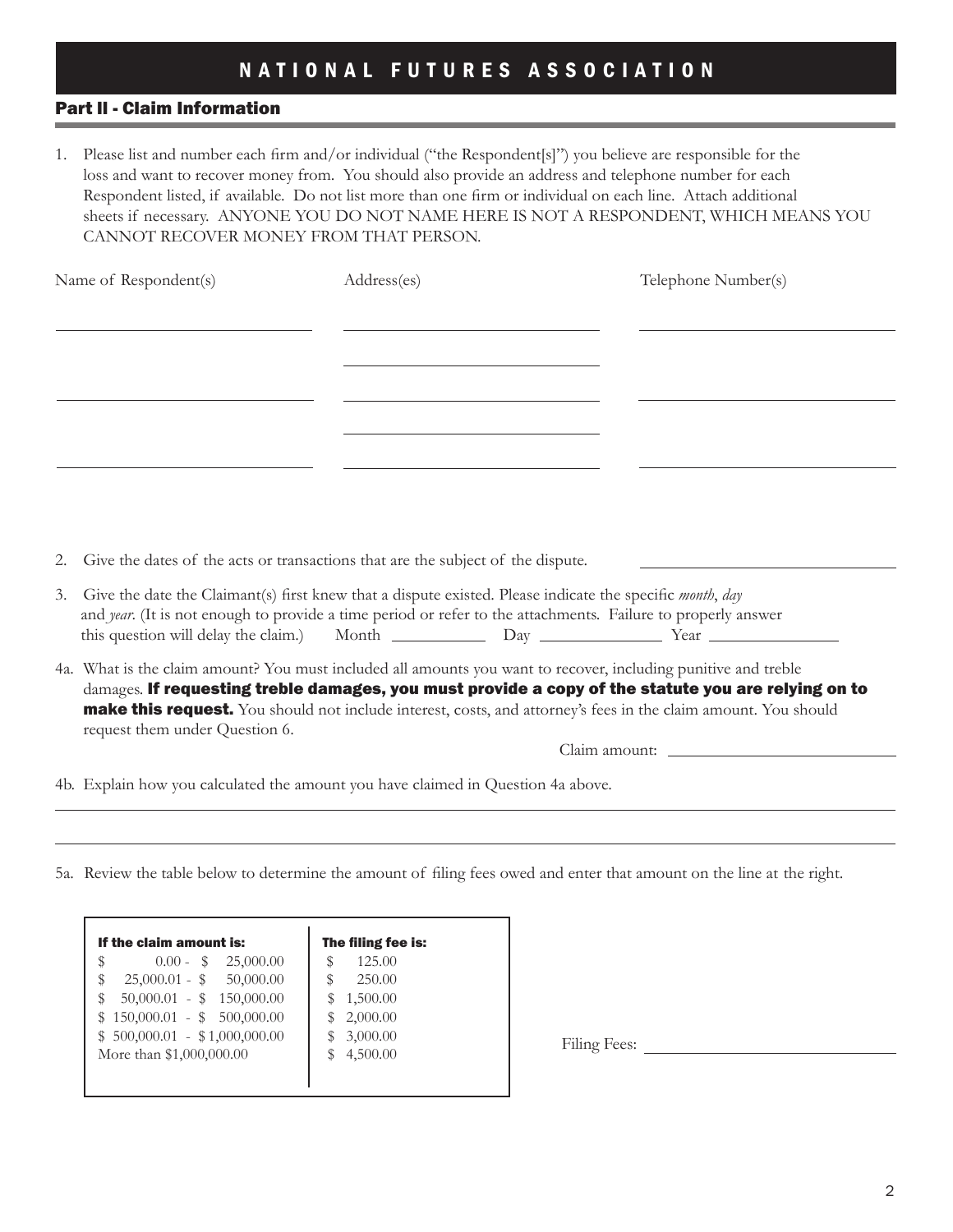5b. Review the table below to determine the amount of hearing fees owed and enter that amount on the line at the right. (These fees apply to both oral hearings and summary proceedings.)

| If the claim amount is:    | The hearing fee is: |
|----------------------------|---------------------|
| $-$ \$50,000.00            | 250.00              |
| 0.00 <sub>1</sub>          | S                   |
| $50,000.01 - $150,000.00$  | 375.00              |
| \$                         | S                   |
| 150,000.01- \$500,000.00   | 1,875.00            |
| \$                         | S                   |
| 500,000.01- \$1,000,000.00 | 3,750.00            |
| \$                         | S                   |
| More than \$1,000,000.00   | 7,500.00            |

Hearing Fees:

5c. To determine the total fees, add lines 5a and 5b. Enter the amount below and send a check or money order for that amount to NFA.

Total fees:

6a. Are you requesting attorney's fees? Yes \_\_\_\_\_\_ No \_\_

Pursuant to Section 12 of NFA's Code of Arbitration, a panel may award attorney's fees provided a statutory or contractual basis exists for awarding such fees. You must provide a copy of the contract or statute you are relying on to make this request.

 Section 12 also allows a panel to award attorney's fees and certain other costs upon finding that a party's claim or defense was frivolous or made in bad faith, or upon finding that a party engaged in willful acts of bad faith during the arbitration proceeding. If you wish to request attorney's fees or other costs pursuant to this portion of Section 12, you may do so later in the proceeding.

6b. Are you requesting reimbursement of your hearing and filing fees? Yes \_\_\_\_\_\_\_ No \_\_\_\_\_\_

6c. Are you requesting interest in connection with this matter? Yes \_\_\_\_\_\_\_\_ No \_\_\_\_\_\_

If yes please describe this request (i.e. interest rate and what time period your request covers).

7. Describe the basis for the claim as completely as possible. Explain what happened, when it happened,what you believe went wrong, who is to blame and why. YOU MUST EXPLAIN WHY YOU HAVE NAMED EACH RESPONDENT LISTED IN QUESTION 1 ON PAGE 2. Attach as many additional sheets as necessary. Please number each sentence.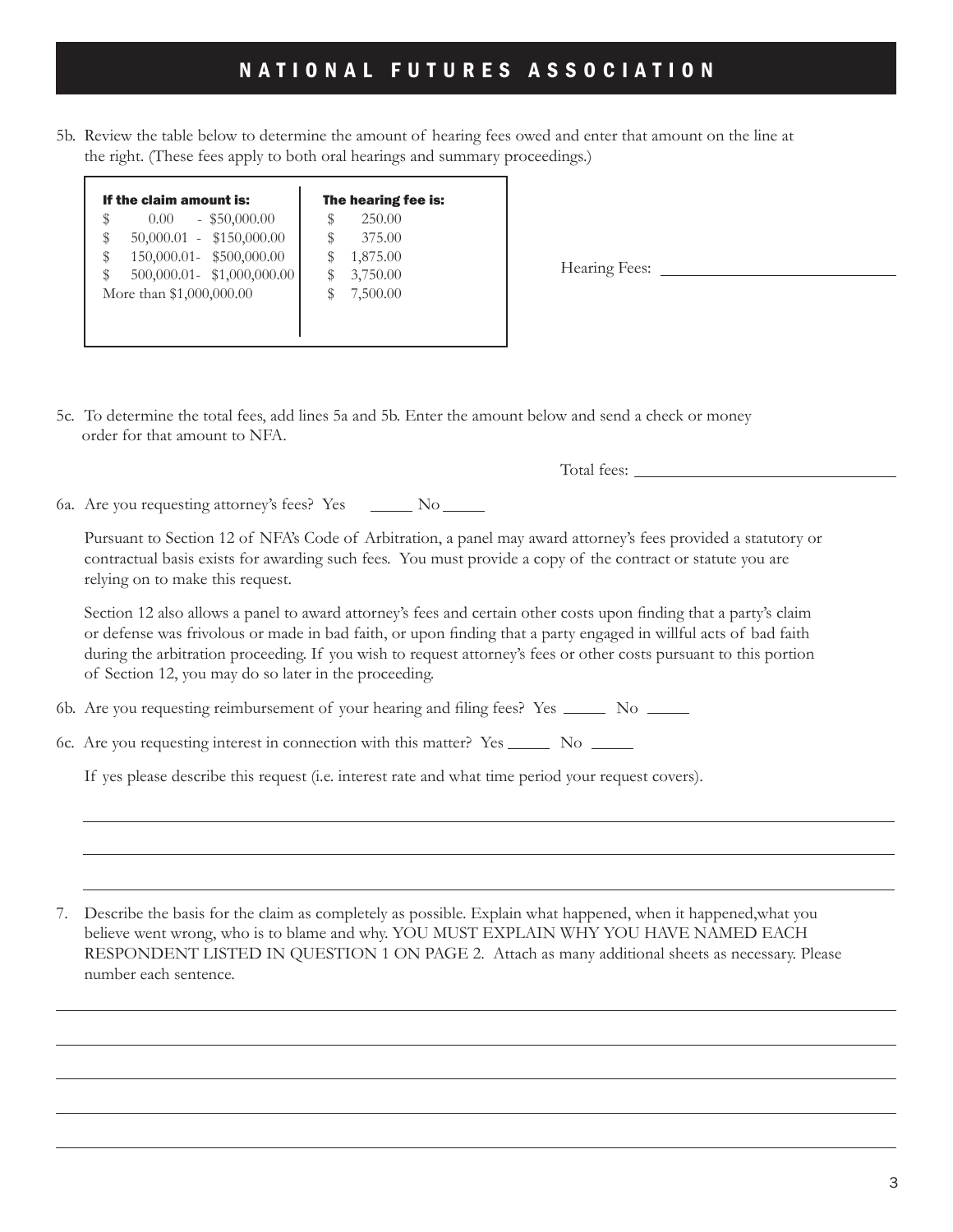| <u> 1989 - Andrea Barbara, Amerikaansk politik (* 1958)</u>                                                            |  |  |
|------------------------------------------------------------------------------------------------------------------------|--|--|
| <u> 2008 - Andrea Barbara, Amerikaansk politik en offisjele en oarloch fan de oarloch fan de oarloch fan de oarlo</u>  |  |  |
| <u> 1999 - Andrea Barbara, Amerikaansk politik (d. 1989)</u>                                                           |  |  |
|                                                                                                                        |  |  |
| <u> 2008 - Andrea Barbara, Amerikaansk politik (d. 1982)</u>                                                           |  |  |
| <u> 1989 - Johann Stoff, deutscher Stoffen und der Stoffen und der Stoffen und der Stoffen und der Stoffen und der</u> |  |  |
| <u> 1989 - Andrea Santa Alemania, amerikan berasal di sebagai berasal di sebagai berasal di sebagai berasal di se</u>  |  |  |
| <u> 2008 - Andrea San Andrea Andrea Andrea Andrea Andrea Andrea Andrea Andrea Andrea Andrea Andrea Andrea Andrea</u>   |  |  |
|                                                                                                                        |  |  |
| <u> 1989 - Andrea Santa Alemania, amerikan basar dan berasal dalam berasal dalam berasal dalam berasal dalam bera</u>  |  |  |
|                                                                                                                        |  |  |

### Part lll - Panel Composition and Proceeding Information

| If the claim amount is:    | Then the number of arbitrators is:                                                  | And the proceeding type is:                             |
|----------------------------|-------------------------------------------------------------------------------------|---------------------------------------------------------|
| $0.00 - $25,000.00$        |                                                                                     | Summary                                                 |
| $$25,000.01 - $50,000.00$  |                                                                                     | Summary<br>(unless a customer requests an oral hearing) |
| $$50,000.01 - $150,000.00$ | (or 3 if all parties or arbitrator asks NFA<br>to appoint 2 additional arbitrators) | Oral Hearing                                            |
| More than \$150,000.00     | 3                                                                                   | Oral Hearing                                            |

**State Committee**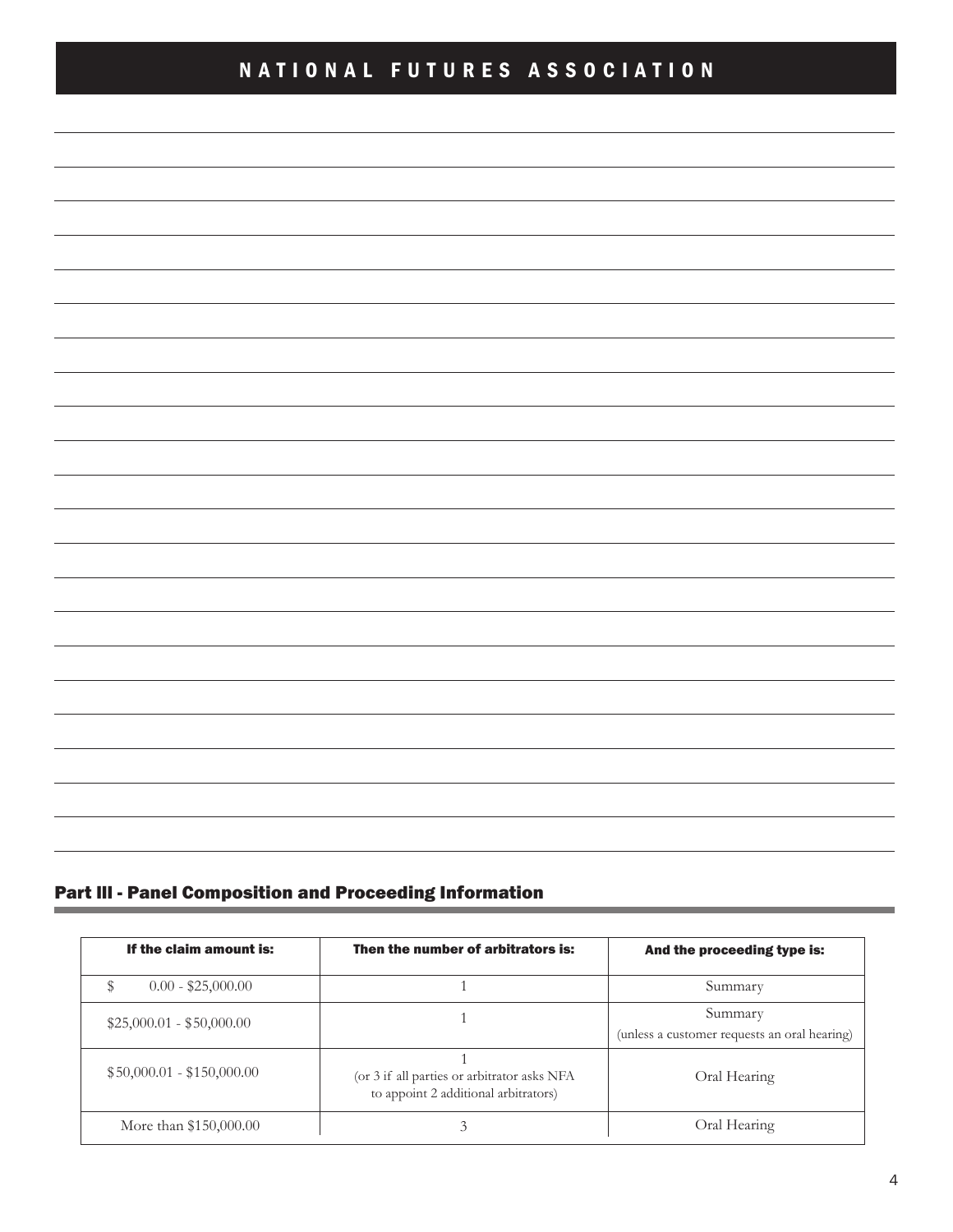*The claim amount determines the proceeding type (summary or oral hearing) and the number of arbitrators on the panel (one or three). If you are a customer, NFA will appoint a Member panel to decide your case unless you request a non-Member panel. By selecting a non-Member panel, the arbitrator on a one-arbitrator panel will have no connection with NFA Members or Associates. (Or if there will be three arbitrators, the chairperson and one other arbitrator will have no connection with NFA Members or Associates.) On a Member panel, all the arbitrators (one or three) will be NFA Members or individuals connected with NFA Members.* 

1. Do you want a non-Member panel? Yes No

2. Site Selection: (Choose Two) In case an oral hearing is necessary, please list the cities of your choice for the hearing. (Please name metropolitan areas, if possible.) Even if your case will be decided by a summary proceeding, you should still indicate two states NFA should consider for arbitrator selection.

| a: |                                                                                                                  |
|----|------------------------------------------------------------------------------------------------------------------|
| b: | and the control of the control of the control of the control of the control of the control of the control of the |
|    |                                                                                                                  |
|    | 3. Is the claim more than $$50,000$ ? Yes $\_\_\_\_\_\_\_\_\_\_\_\_\_\_\_\_\_\_\_\_\_\_\_\_\_\_\_\_\_\_$         |
|    | If no, you may skip Question 4.                                                                                  |
| 4. | Witness Information:                                                                                             |
|    | Will you bring any witnesses? Yes______ No______                                                                 |
|    | If yes, please complete the following: (Attach additional sheets, if necessary.)                                 |
|    | Name of Witness:                                                                                                 |
|    | Firm where the witness is employed (if applicable):                                                              |
|    |                                                                                                                  |
|    | Address:                                                                                                         |
|    |                                                                                                                  |
|    |                                                                                                                  |
|    | Telephone Number:                                                                                                |
|    |                                                                                                                  |
| 5. | Documents:                                                                                                       |

Please list and number all documents that you intend to use to support the claim. Please attach copies of any of these documents that are in your possession.